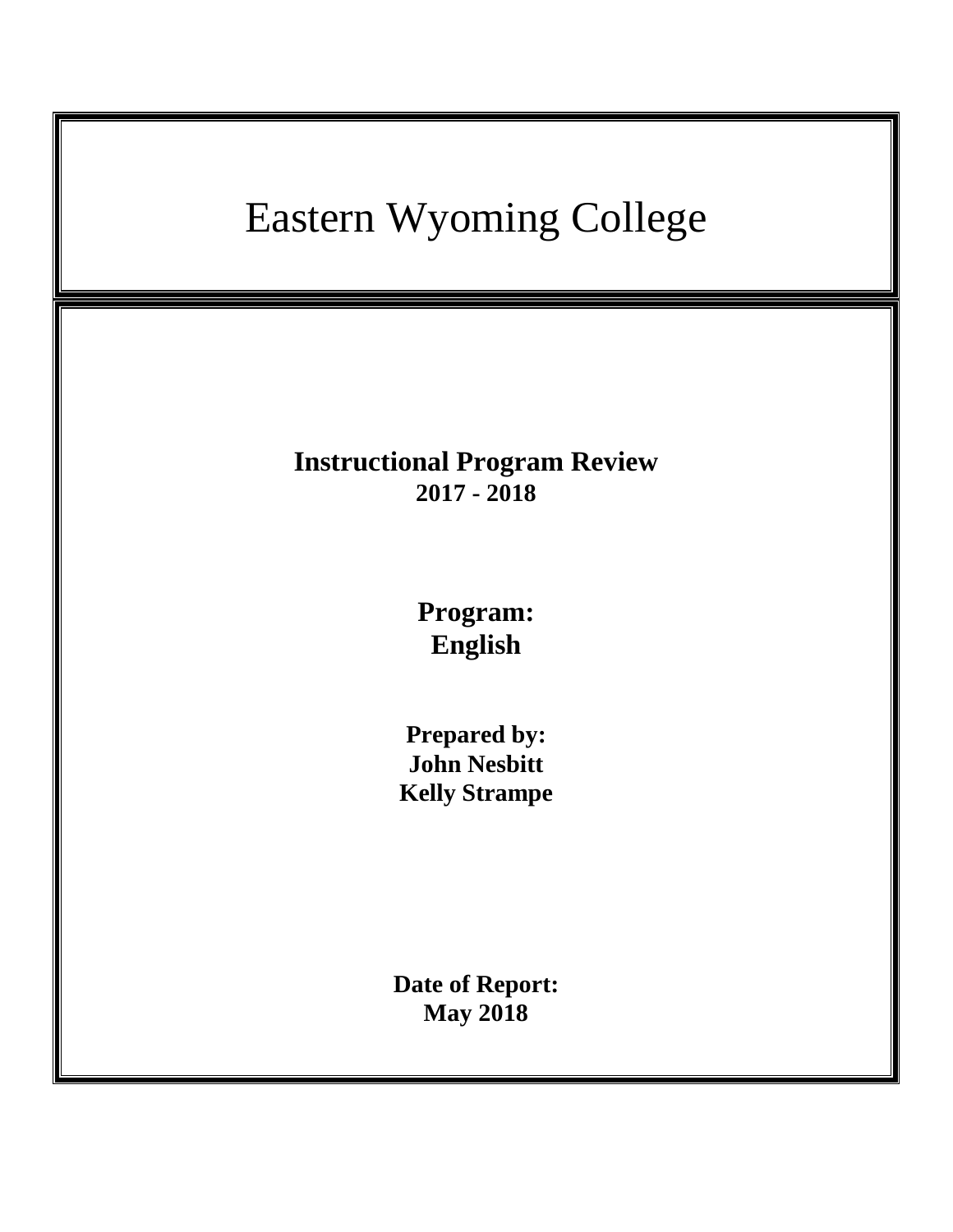# **EASTERN WYOMING COLLEGE Instructional Program Review**

**Program Name**: English

### **Part I: Statistical Data from the past three years:**

|                                  | 2014-2015 | $ 2015 - 2016 $ | 2016-2017 | 5-Year  |
|----------------------------------|-----------|-----------------|-----------|---------|
|                                  |           |                 |           | Average |
| <b>Annualized FTE Enrollment</b> | 99.3      | 92.8            | 93.9      | 101.5   |
| <b>Annualized FTE Faculty</b>    | 7.2       | 7.4             | 6.3       |         |
| # Students                       |           |                 |           | 0.4     |
| # Graduated                      |           |                 |           |         |

 $\text{FTE} = \text{Full-time equivalent}$  Notes:

Modes of Delivery:

|  | .                      |                  |                  |
|--|------------------------|------------------|------------------|
|  | $\vert x \vert$ online | compressed video | $x$ face-to-face |

# **Revisions in Curriculum since Last Review:**

Since the last program review the English department has made significant changes to its curriculum. We have condensed the developmental offerings from three pre-college composition courses to one pre-college composition course and one co-requisite to college composition. Students at the lowest level of English language competency have the opportunity to progress through the English sequence in two semesters instead of four.

The most notable and potentially successful change in relation to this sequence is the ENGL 1009 Co-Requisite to ENGL 1010. Students who are within a few points of testing into ENGL 1010, either on the ACCUPLACER or the ACT, can now take 1009 during the same semester that they take ENGL 1010. This sequence was piloted in the Fall 2017 semester and continued in the Spring 2018 semester.

During the time frame of the current program review, EWC English faculty have worked to articulate a  $2 + 2$  agreement with the University of Wyoming. In an effort to reduce the English degree at EWC to 60 credits, we eliminated an elective and required just two English Survey courses to graduate instead of three.

In addition, EWC's General Education Requirements were revised, leading to a reduced number of students needing to take ENGL 2020 to graduate; for the Communication 2 requirement, students are required to take either ENGL 2020: Introduction to Literature or CO/M 2010: Public Speaking, instead of both.

## **Part II Narrative Analysis**

## **Description of Community Need:**

The English department continues to provide required general education and transfer courses for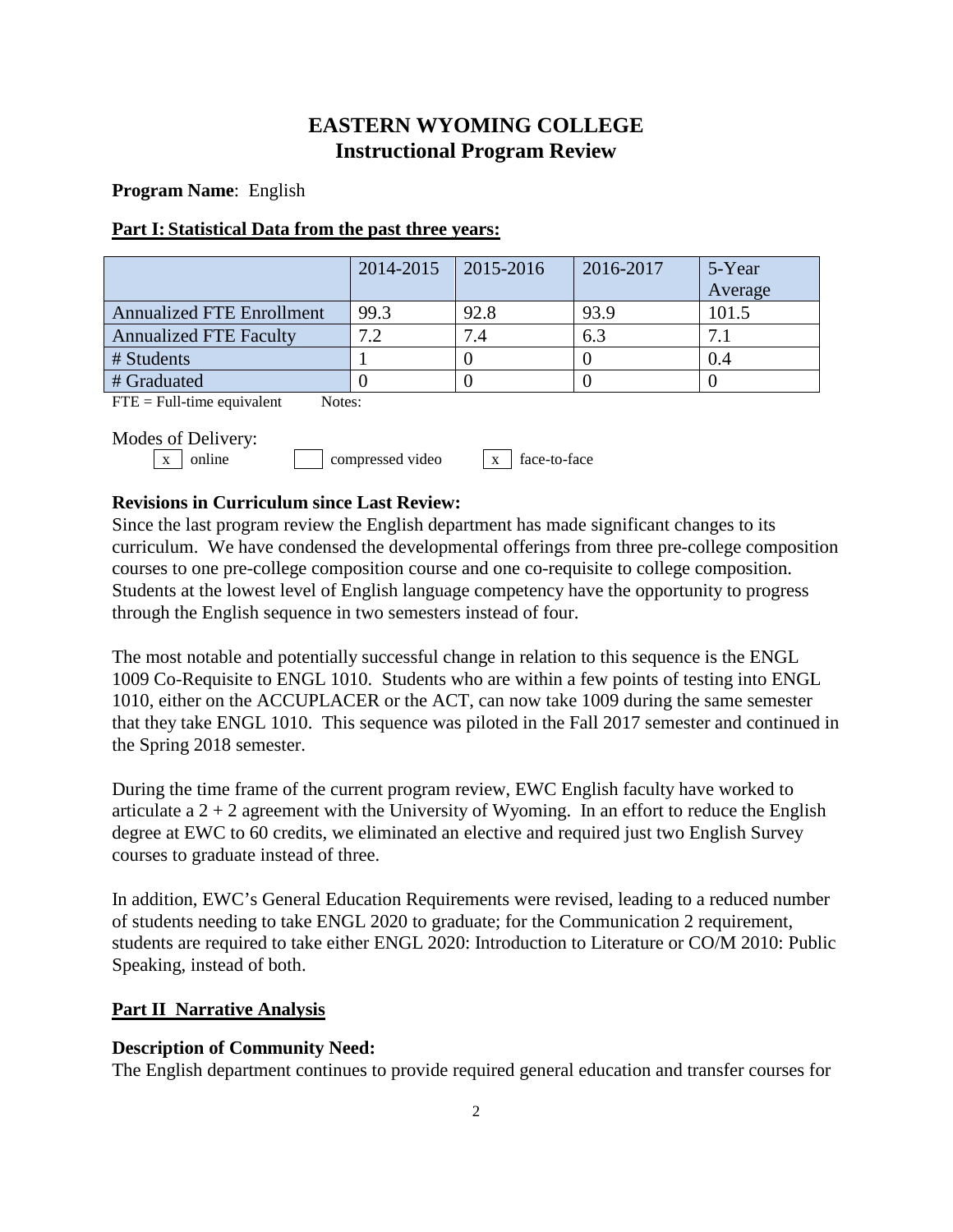EWC students. Even though many students come to EWC with concurrent courses in English, the FTE remains high. As a result of heightened enforcement of HLC instructor qualifications, many high schools in EWC's outreach area are without credentialed ENGL 1010 instructors. These students are opting to participate in online ENGL 1010 and ENGL 2020 courses rather than wait until they reach college.

Within Goshen County, Torrington High School and Southeast High School have also been without ENGL 1010 credentialed teachers. For the 2017-2018 academic year, EWC instructors have traveled to these high school sites to teach dual ENGL 1010 and 2020 sections in face-toface classes.

Program-specific courses (generally at the sophomore level) are offered regularly, and have been populated primarily by outreach students and Secondary English Education majors, though recent and future offerings have attracted students from all disciplines as they fulfill their general education requirements.

For immediate employment, there are few jobs which require English specifically, but national surveys show that one of the areas in which employees are lacking is writing skills. Thus, composition courses continue to be important for transfer and occupational audiences. At present, students in vocational areas most often take TECH 1005, Applied Technical Writing, and it has been taught by a member of the English department.

#### **Activities in Support of Student Recruitment and Retention** (if applicable)

When informed of prospective students, instructors are always willing to correspond with those prospects. When faculty employ students in the work study program, these students are often English or Secondary English Education majors, which promotes retention and recruitment. Sophomore-level courses have also been used to attract liberal arts students, and survey courses have been offered for the first time since 2011. A new course will be taught in the fall, which promises to attract non-majors fulfilling their Arts and Humanities general education requirement. Additionally, developmental studies courses in English language skills are offered to assist students with remediation and help with retention. Materials have been provided for the website to promote the department on the EWC webpage.

#### **Assessment of Student Learning:**

All English courses involve continuing assessment in various forms, and writing courses all have multiple essays which are instructor-assessed. Incoming students take the ACCUPLACER or ACT for placement assessment. In addition, CATs are reported for classes, course objectives are often reported to the Assessment Committee, instructors share grading objectives, and attendance at articulation conferences allows for exchange of assessment techniques and concerns.

#### **Strengths of the Program and Faculty:**

Faculty members bring a wealth of experience and education. John Nesbitt not only has years of teaching experience, but writes and publishes traditional Westerns. His expertise in that area is nationally recognized. He has also written course manuals and textbooks for several of his courses, and he has recently had accepted for publication a book on writing fiction. Kelly